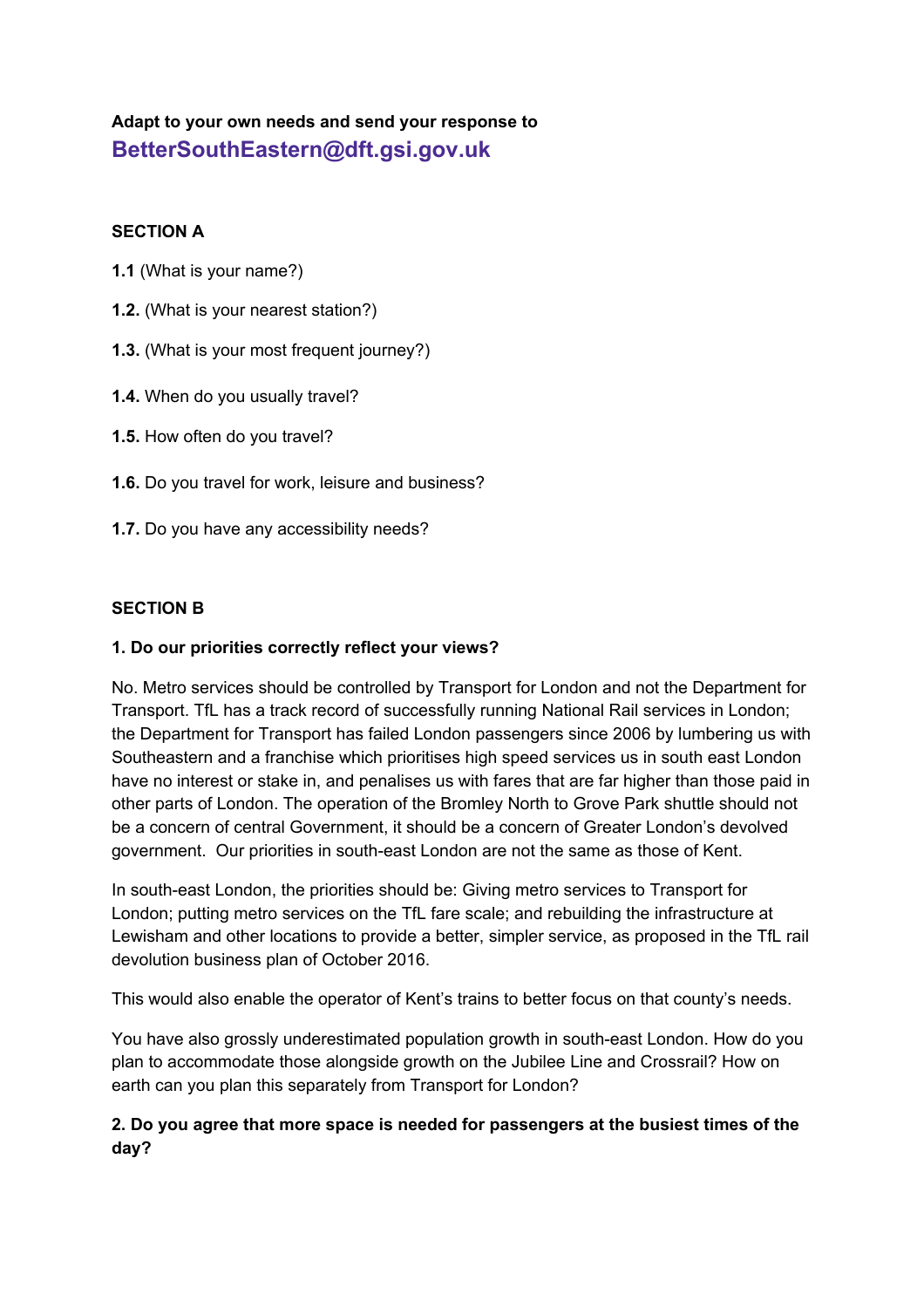Yes.

# **3. What comments, if any, do you have on options for providing more space through: a) Longer trains; and b) Metro style carriages with larger entrances and more standing room and handholds?**

Metro-style carriages, such as the Class 378 trains used by London Overground, should run on Metro services. The best organisation to specify this would be Transport for London, which has a track record in successfully operating such services, not the Department for Transport, which does not.

# **4. Would you support removing First Class seating on the busiest routes to provide more space?**

There are no first class seats on Transport for London services, and the only appropriate organisation to be contracting metro rail services in London is TfL.

# **5. What comments, if any, do you have on our plans to improve customer service and the overall passenger experience?**

The standards set by Transport for London in terms of passenger information for London Overground and TfL Rail should be the minimum aimed for. As such, the best organisation to govern metro services in London should be Transport for London.

Stations should be staffed from first train to last throughout London.

# **6. Do you have any other ideas or priorities for improving customer service?**

Giving London-area services to Transport for London to specify would work, as TfL has a strong record in encouraging good customer service. Most London-area customers would struggle to see where the 100 extra Southeastern staff have been deployed.

# **7. What changes to the fares structure would be of benefit to you?**

Charging London-area fares at TfL rates, rather than National Rail rates, would be of benefit, as would removing the £1.50 surcharge for using both Southeastern and TfL services in a single Oyster/contactless journey. This would happen if London-area services were transferred to Transport for London.

# **8. What else could be done to improve the way tickets are sold and provided?**

Giving London-area services to Transport for London would allow integration with Oyster retailing.

Oyster should be valid to Ebbsfleet and Gravesend (it is already valid to Grays, across the Thames from Gravesend) to have any hope of properly catering for people moving to this area. It should also be valid to Sevenoaks, as proposed by Transport for London.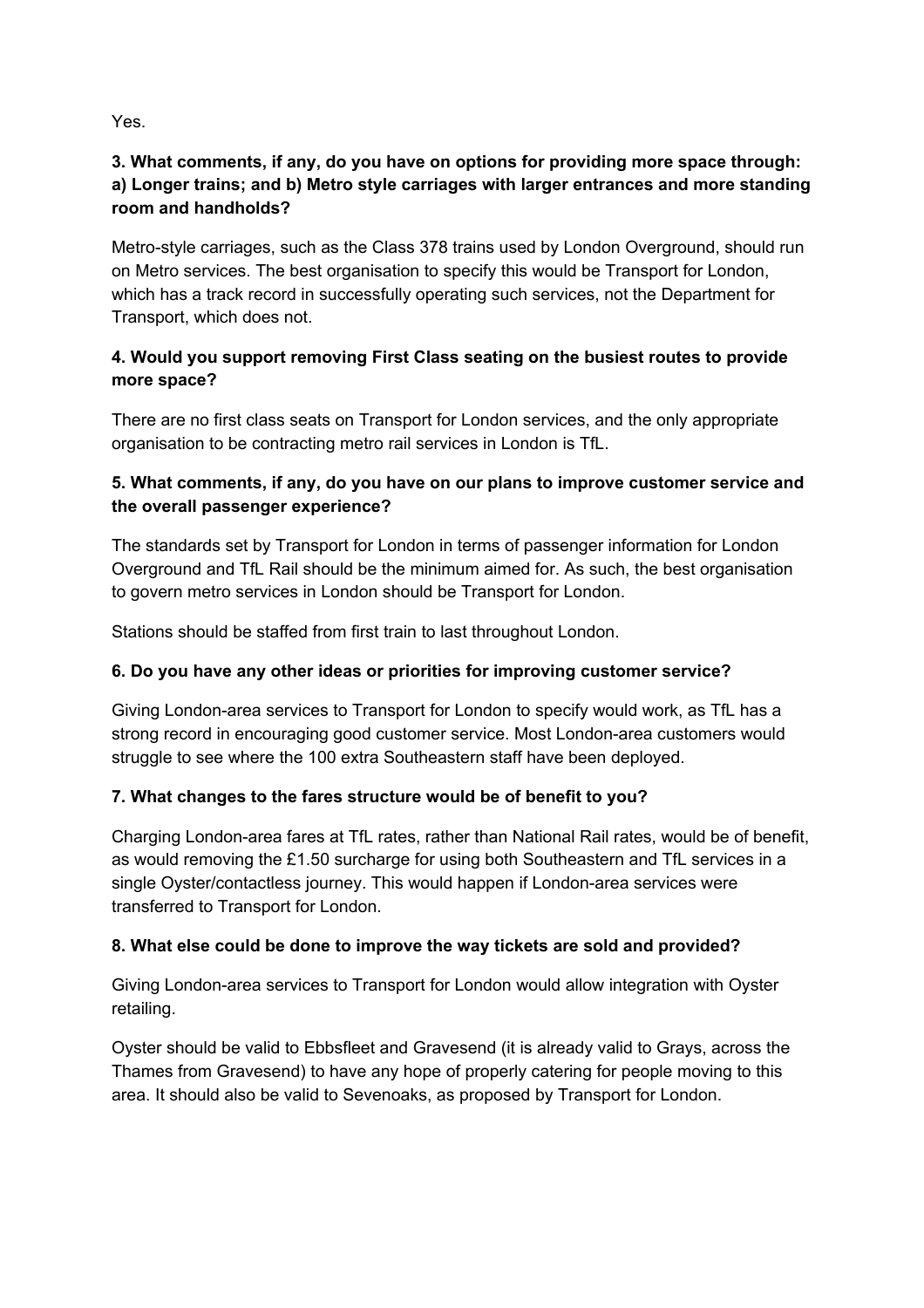It is hard to see what use The Key smartcard is to anyone inside London when it offers few practical advantages over paper ticketing or the existing TfL offer, and does not appear to be integrated with other London operators.

# **9. What further comments, if any, do you have on our plans to improve access and facilities at stations?**

Giving London-area services to Transport for London would enable stations to be staffed from first trains to last, as they are on London Overground.

# **10. What more could be done to improve access and provide facilities for those with disabilities or additional needs?**

Giving London-area services to Transport for London would enable stations to be staffed from first trains to last, enabling staff to help those who need more assistance.

# **11. How far do you support, or oppose, the extension of High Speed services from London St. Pancras to Hastings, Bexhill, and Rye, where this would represent value for money to the taxpayer?**

No opinion.

**12. How far do you support, or oppose, reducing journey times to key destinations in Kent and East Sussex, by reducing stops at less well used intermediate stations to create hourly fast services?**

No opinion.

**13. If you support this proposal, which services do you think would most benefit from this approach?**

n/a

# **14. Which journeys do you make today which are difficult? a) By rail? b) By road, which would be easier by rail?**

a1) Any service on Southeastern Metro at weekends is difficult due to unpredictable and poorly-advertised engineering works. Even when the reason for engineering works should be clear - such as the Thameslink Programme or Crossrail at Abbey Wood - the patterns of service are hard to anticipate and plan for. Southeastern also tend to reduce services to the minimum they can get away with - half-hourly - which is not acceptable.

a2) Pan-south London trips (eg, Woolwich Arsenal to Peckham Rye) can be difficult due to the unpredictable and infrequent nature of the service, long interchanges at Lewisham, and the lack of stations/calls in key locations such as Brockley high level, (East) Brixton and Clapham High Street. This is something TfL had planned to try to address with its plans what are yours?

b1) Many local SE London journeys by bus - eg, Greenwich to Woolwich, Eltham to Lewisham - could be done quicker and more efficiently by rail. But the poor service and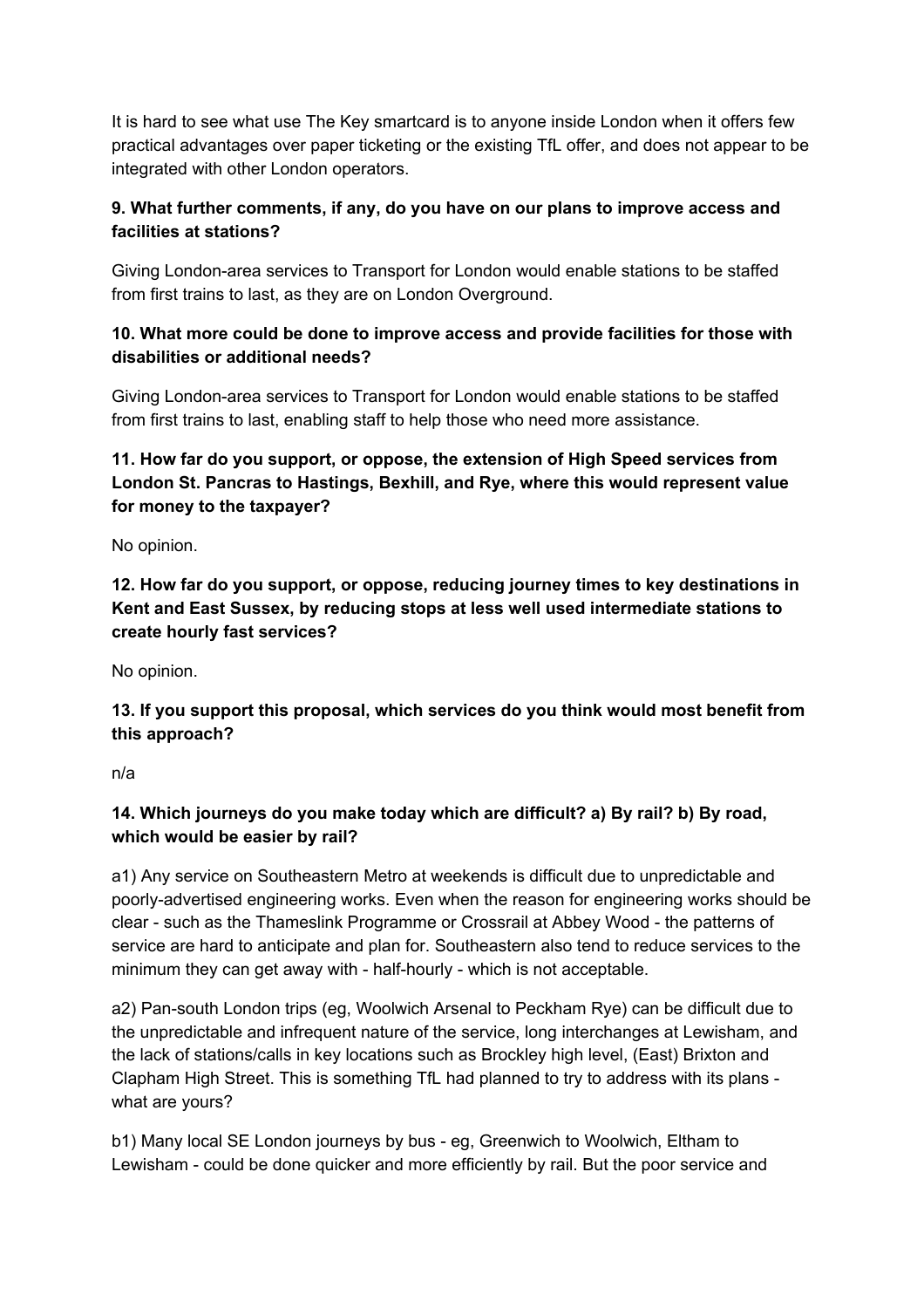expensive fares (more expensive than equivalent Tube services) are a deterrent. Transferring these to Transport for London would allow an integrated service with better value fares - this strategy has worked on London Overground's North London Line.

b2) It is quicker, cheaper and easier to drive to and from the Kent coast from SE London than it is by train. This deters train trips there. Giving metro services to Transport for London will incentivise the Kent-area operator to think more creatively about the kind of services and fares that it offers to those travelling to and from that county.

#### **15. Which additional services would you wish to see provided in the next franchise?**

A minimum of six trains per hour on the Greenwich line to Cannon Street, first train to last, seven days per week. (It is absurd and unfair that the rush hour service on the Greenwich line is worse than the off-peak service.)

A minimum of six trains per hour on both the Bexleyheath and Sidcup lines, first train to last, seven days per week. A continuation of (at least) half-hourly trains from Woolwich/Charlton to Lewisham. The Thameslink proposals for Blackfriars services on the Greenwich/ North Kent line are welcome, but must not be at the expense of current services, particularly the link from Charlton to Blackheath/Lewisham provided by the Gillingham-Charing Cross service.

A more frequent service from Lewisham to Victoria with reopened platforms at Brockley high level and East Brixton. Transport for London has proposed reopening the Brockley high level station, and should be given the opportunity to do this by being given control of Southeastern Metro services.

# **16. How far do you support, or oppose, options to simplify the timetable?**

The timetable should be, as far as possible, the same seven days a week, including at peak hours. This is something Transport for London has achieved on the existing London Overground North London Line, and it should be given the chance to do the same on the Southeastern Metro.

# **17. How far do you support, or oppose, options to reduce the choice of central London destinations served from individual stations with the aim of providing a more regular, evenly spaced timetable, and a more reliable service?**

You have not provided enough detail as to how this would work. This should not take place unless Transport for London is given control of the Southeastern metro network.

The improvements at London Bridge mean this could be possible for Charing Cross and Cannon Street services - but this should only be once TfL is controlling the metro network and has completed the necessary improvements, so trains are frequent enough to reduce inconvenience.

For Victoria and Blackfriars services, serious infrastructure improvement at Lewisham - as suggested by Transport for London in its business plan to take over Southeastern metro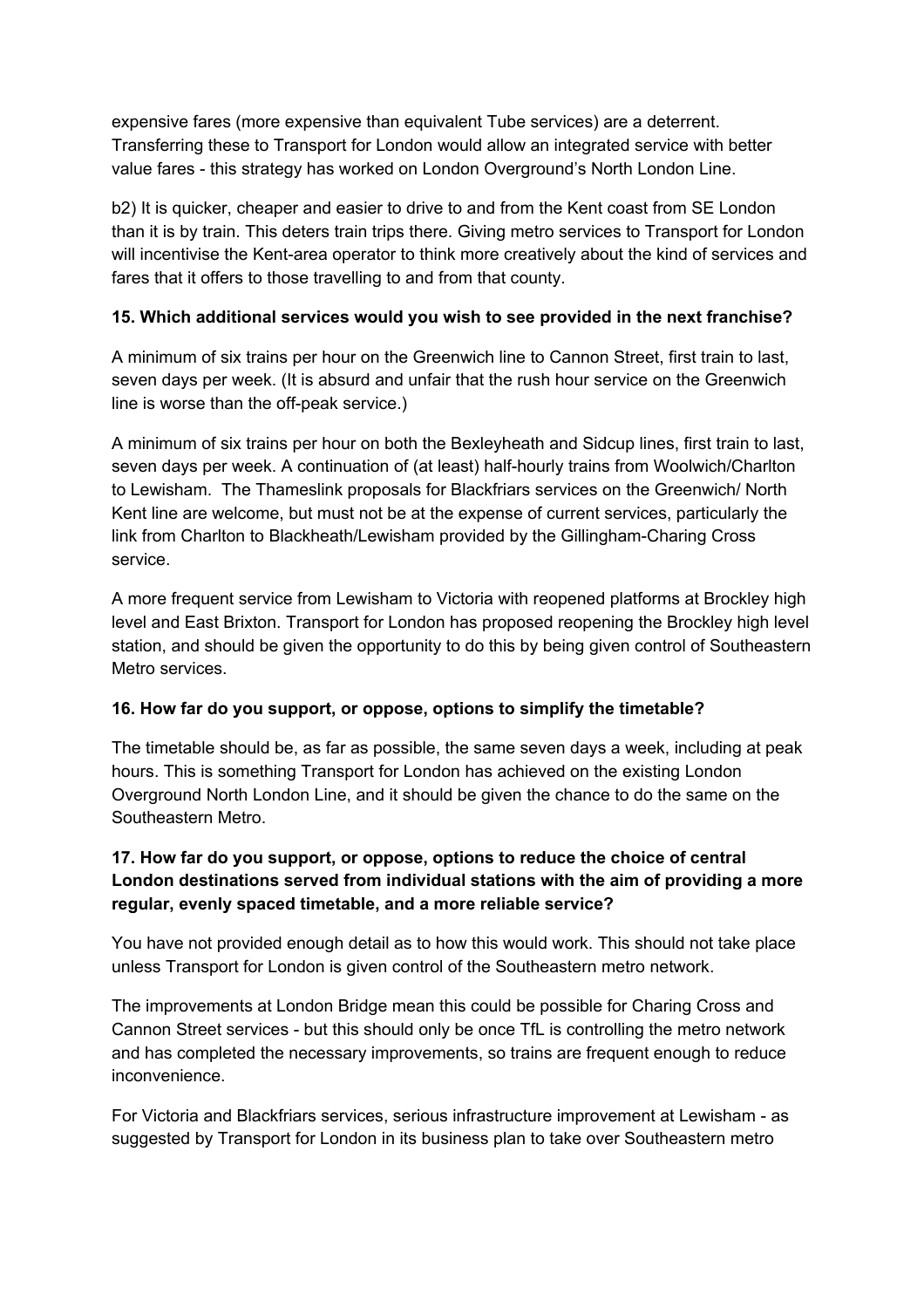services - will be needed to make this work properly. Neither the station nor the junction are fit for purpose.

Any simplification should only be allowed to go ahead if services are controlled by Transport for London, and the necessary improvements are carried out, as specified in its October business plan. (Figure 6, page 55:

http://content.tfl.gov.uk/rail-devolution-business-case-narrative.pdf)

Just as importantly, because of the difficulties of interchanging outside zone 1, this scheme must not happen until SE London rail services are transferred to the TfL fare scale instead of the more expensive National Rail scale which sees passengers charged extra for using the Tube in central London.

Services should be more frequent late at night and run at the same frequencies seven days a week, too, so passengers can be in no doubt they are getting a better service for the sacrifice of losing, eg, Charing Cross direct trains.

# **18. How far do you support, or oppose, plans for the train operator and Network Rail to form a close alliance with the aim of reducing delays and improving performance?**

Transport for London has a track record of working with Network Rail on both London Overground and London Underground, and should be given the Southeastern metro services.

# **19. What are your views on how this alliance should be incentivised and held to account for its performance?**

Once again, Transport for London has a track record of working with Network Rail on both London Overground and London Underground, and should be given the Southeastern metro services.

## **20. How would you prefer the next South Eastern operator to engage with you: a) As an individual? b) As an organisation (if appropriate)?**

As a valued customer. Transport for London is democratically accountable to the people of London and has built relationships with the counties outside, and upholds high customer service standards, unlike the incumbent South Eastern operator.

## **21. What approaches to customer service in other companies could be adopted by the next South Eastern train operator?**

Staffing from first train to last should be offered on London metro routes, as used by London Overground. This would be best achieved by giving metro trains to Transport for London.

## **22. Where do you think private sector investment would be of most benefit to the railway?**

Attractive rents should be offered for small businesses to operate on railway premises coffee shops, newsagents, etc.